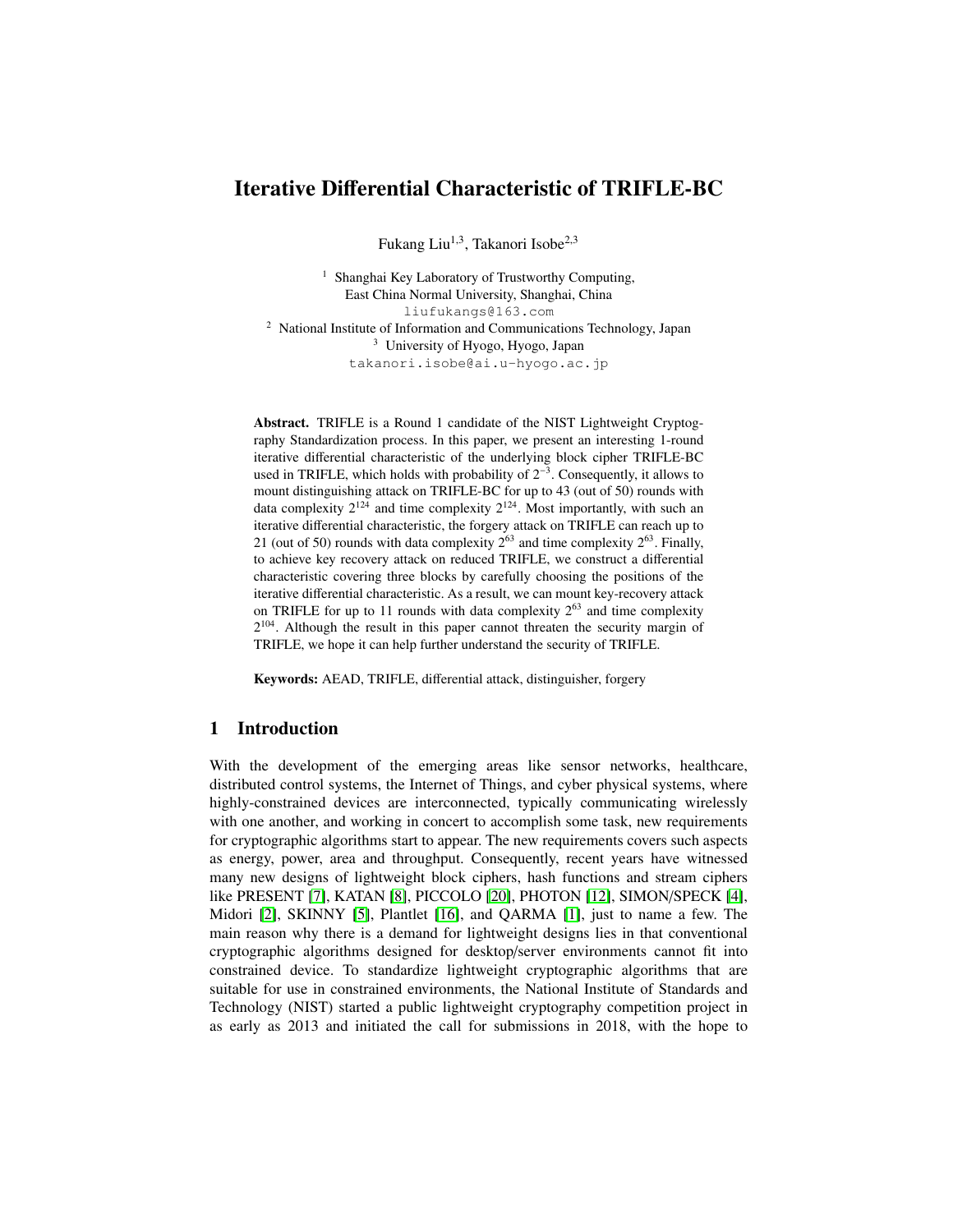select a lightweight cryptographic standard by combining the efforts of both academia and industry. The 56 Round 1 candidates of the NIST Lightweight Cryptography Standardization project became public on April 18, 2019. Since the publication, the cryptanalysis has started. For instance, a probability 1 iterative differential characteristic in the SNEIK permutation was identified in [\[18\]](#page-14-4), which was quickly exploited to mount forgery attack on full SNEIKEN [\[13\]](#page-14-5). As a response for this attack, the designer of SNEIK has updated SNEIK accordingly. Very recently, Eichlseder et al. also showed a forgery attack on FlexAEAD [\[11\]](#page-14-6).

Since there exist several advanced cryptanalysis techniques to evaluate the security of a primitive, the resistance against differential attack [\[6\]](#page-13-5), linear attack [\[15\]](#page-14-7), integral attack [\[14](#page-14-8)[,22](#page-15-0)[,23\]](#page-15-1), cube attack [\[10\]](#page-14-9) and many other attack methods have been well analyzed by the designers for most submitted primitives. The feasibility of efficient security evaluation against classical cryptanalysis is owing to the emerging automatical cryptanalysis techniques to model the corresponding attacks [\[17](#page-14-10)[,19](#page-14-11)[,21](#page-14-12)[,24,](#page-15-2)[25\]](#page-15-3) and solve with existing state-of-the-art solvers.

TRIFLE is one of the Round 1 candidates [\[9\]](#page-14-13). It is an Authenticated Encryption with Associated Data (AEAD) algorithm, which is constructed based on the underlying block cipher TRIFLE-BC. TRIFLE employs a MAC-then-Encrypt type paradigm, where CBC style authentication is done on the nonce, associated data and the plaintext to generate the tag. This tag is then used as a random IV in an output feedback mode of encryption to generate the ciphertext. The authors make a security claim for TRIFLE under the IND-CPA and INT-CTXT security model, which requires that the data complexity cannot exceed  $2^{64}$  and time complexity cannot exceed  $2^{128}$ . In other words, the total number of blocks (among all messages and associated data) processed through the underlying block cipher for a fixed master key at the online phase cannot exceed  $2^{64}$ . Moreover, the designers claim that the linear transform in TRIFLE-BC can provide the maximal diffusion. However, as will be shown, an iterative differential characteristic with hamming weight 1 is identified for TRIFLE-BC. Although such an iterative differential characteristic cannot be exploited to mount distinguishing attack on full TRIFLE-BC, we can attack 43 out of 50 rounds of TRIFLE-BC, revealing the powerful effect of such an iterative differential characteristic. In a word, when taking into account the combination of the S-box and linear transform in TRIFLE-BC, an interesting and surprising iterative differential characteristic with hamming weight 1 is identified, which holds with probability 2<sup>−</sup><sup>3</sup> . Some related analytical results are presented in Table [1.](#page-1-0)

<span id="page-1-0"></span>

| <b>Attack Type</b>              | Target        | Rounds Data Time |          |                        | Ref.        |
|---------------------------------|---------------|------------------|----------|------------------------|-------------|
| Distinguishing attack TRIFLE-BC |               | 43               |          | 2124                   | Section 4.1 |
| Forgery attack                  | <b>TRIFLE</b> | 21               | 263      | $\gamma$ <sup>63</sup> | Section 4.2 |
| Key-recovery attack             | <b>TRIFLE</b> | 11               | $2^{63}$ | 2104                   | Section 4.3 |
| Key-recovery attack  TRIFLE-BC  |               | 44               | 2126     | 2126                   | Section 4.3 |

Table 1: The analytical results of TRIFLE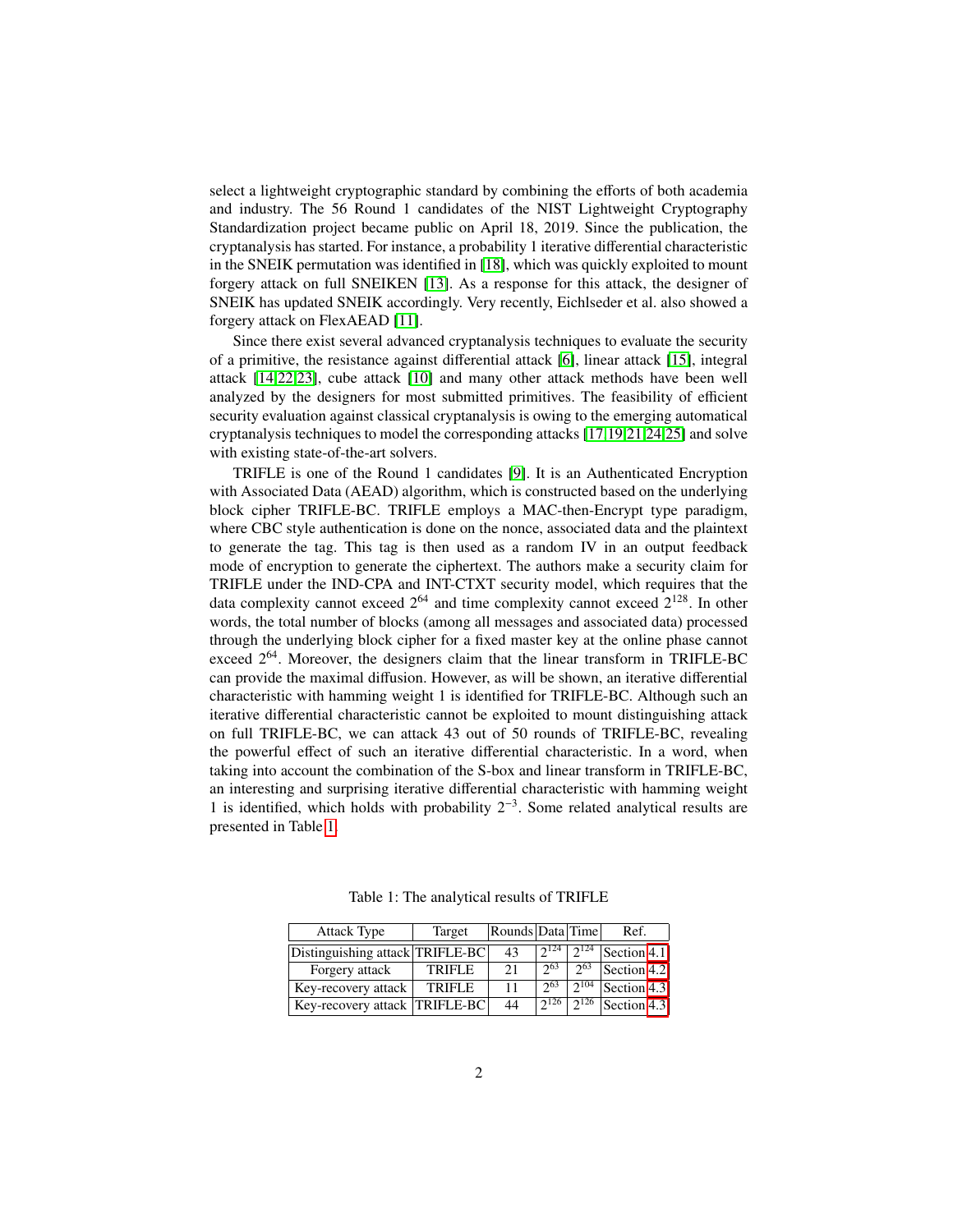Organization This paper is organized as follows. The notations and the description of TRIFLE are given in Section [2.](#page-2-0) Then, we reveal the iterative differential characteristic of TRIFLE-BC in section [3.](#page-5-0) The application of this iterative differential characteristic on distinguishing attack, forgery attack and key-recovery attack is detailed in Section [4.](#page-6-0) Finally, we conclude the paper in Section [5.](#page-13-6)

## <span id="page-2-0"></span>2 Preliminaries

In this section, we give a description of the notations and the primitive TRIFLE.

#### 2.1 Notation

For a better understanding of this paper, some notations are given below.

- 1. *W* represents the internal state of TRIFLE-BC.
- 2. *W<sup><i>i*</sup> represents the input state of the *i*-th round of RIFLE-BC where ( $0 \le i \le 49$ ).
- 3.  $W_s^i/W_p^i$  respectively represent the internal state after **SubNibbles/BitPermutaion** in the *i*-th round of TRIFLE-BC.
- 4.  $\Delta W^i/\Delta W^i$ ,  $\Delta W^i$  respectively represent the xor difference of *W*<sup>*i*</sup>,  $W^i$  and  $W^i$ ,  $\bar{\Delta}$ .
- 5. *Z*[*i*] represents the *i*-th bit of *Z* (*Z* can be  $W^i$ ,  $W^i_s$ ,  $W^i_p$  · · · ). *Z*[0] denotes the least significant bit of *Z*.
- 6. *Z*[*j* ~ *i*] represents the *j*-th bit to the *i*-th bit of *Z* (*Z* can be  $W^i$ ,  $W^i_s$ ,  $W^i_p$  · · ·). For example,  $Z[1 \sim 0]$  denotes the two bits  $Z[1]$  and  $Z[0]$ .
- 7. ≫ and ⊕ respectively represent the logic operation: rotate right and exclusive or.
- 8. *A*||*B* represents the concatenation of *A* and *B*.

### 2.2 Specification of TRIFLE

TRIFLE is a block cipher based authenticated encryption mode with block size  $n = 128$ that receives an encryption key *K* ∈ {0, 1}<sup>128</sup>, a nonce *N* ∈ {0, 1}<sup>128</sup>, an associated data<br>  $A \in \{0, 1\}^*$  and a message *M* ∈ {0, 1}<sup>\*</sup> as inputs and returns a ciphertext *C* ∈ {0, 1}<sup>[*M*]</sup>  $A \in \{0, 1\}^*$  and a message  $M \in \{0, 1\}^*$  as inputs and returns a ciphertext  $C \in \{0, 1\}^{|M|}$ <br>and a tag  $T \in \{0, 1\}^{128}$  where  $|M|$  represents the length of M in number of hits and a tag  $T \in \{0, 1\}^{128}$ , where  $|M|$  represents the length of *M* in number of bits.<br>The underlying block cinner is denoted by TRIFI F-RC. TRIFI F employs a MAC-The underlying block cipher is denoted by TRIFLE-BC. TRIFLE employs a MACthen-Encrypt type paradigm, where CBC style authentication is done on the nonce, associated data and the plaintext to generate the tag. This tag is then used as a random IV in an output feedback mode of encryption to generate the ciphertext. The construction of TRIFLE is depicted in Fig. [1,](#page-3-0) where Prefix is a constant to represent whether the associated data *A* and message *M* are empty. Besides, *OZP* is the function that applies optional 10<sup>\*</sup> padding on *n* bits, i.e.,  $OZP(X) = 0^{n-|X|-1}||1||X$  when  $|X| < n$ , and  $OZP(X) - Y$  if  $|Y| = n$ . More details of TRIFII E can be found at [0]  $OZP(X) = X$ , if  $|X| = n$ . More details of TRIFILE can be found at [\[9\]](#page-14-13).

The underlying block cipher TRIFLE-BC  $(E_K$  in Fig. [1\)](#page-3-0) used in TRIFLE receives a 128-bit plaintext *P* and a 128-bit key  $K = (K_7||K_6||...||K_0)$ , where  $K_i \in F_2^{16}$   $(0 \le i \le 7)$ .<br>The internal state of TRIFI E-RC *W* can be viewed as 32.4-bit nibbles. The block cipher The internal state of TRIFLE-BC *W* can be viewed as 32 4-bit nibbles. The block cipher TRIFLE-BC is composed of 50 rounds and each round consists of four consecutive operations SubNibbles, BitPermutation, AddRoundKey and AddRoundConst, as specified in the following. More details can be found at [\[9\]](#page-14-13).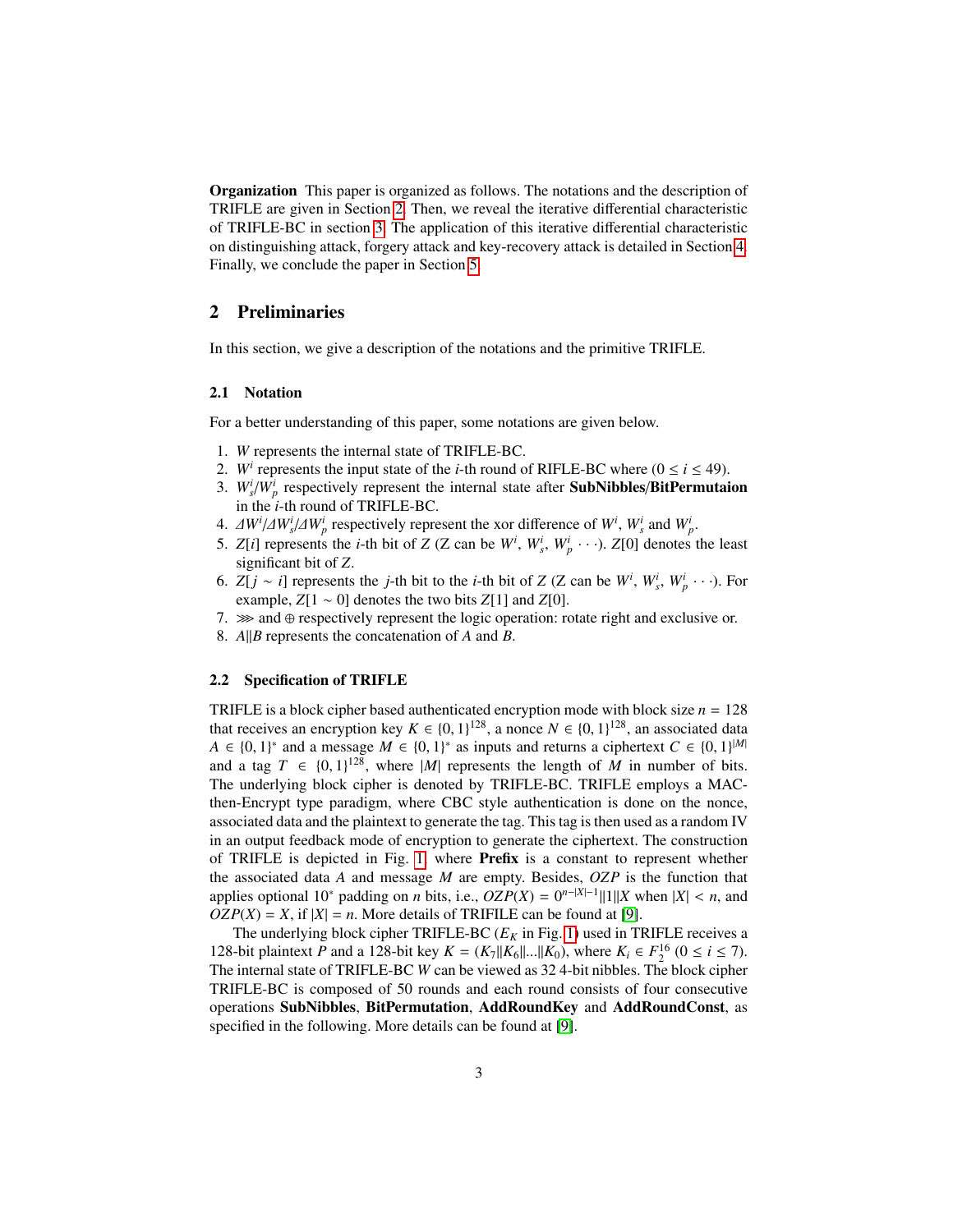<span id="page-3-0"></span>

 $CS = Prefix \oplus N \oplus A_0 \oplus A_1 \oplus \cdots \oplus OZP(A_a) \oplus M_0 \oplus M_1 \oplus \cdots \oplus OZP(M_m)$ 

Fig. 1: The construction of TRIFLE

SubNibbles TRIFLE-BC uses an invertible 4-bit S-box and applies it to every nibble of the internal state. The specification of this S-box can be found at Table [4.](#page-5-1) The corresponding Differential Distribution Table (DDT) can be found at Table [2.](#page-4-0)

BitPermutation TRIFLE-BC uses an optimal bit permutation to create maximal diffusion. This permutation maps bits from bit position *i* of the cipher state to bit position  $P(i)$ , where  $P(i) = i/4 + (i \mod 4) \times 32$ . The bit mapping table can be seen at Table [3.](#page-4-1)

**AddRoundKey** The round key is xored with the interal state  $(W[4i + 1], W[4i + 2])$  $(0 \le i \le 31)$ . Specifically, suppose the 128-bit  $K^i = (K^i_7||K^i_6||...||K^i_0)$   $(0 \le i \le 49)$ <br>represents the key used in the *i*-th round. Then, at round *i* the key addition is proceeded represents the key used in the *i*−th round. Then, at round *i*, the key addition is proceeded as follows.

> $U^{i}[31]$ ||...|| $U^{i}[0] \leftarrow K_{4}^{i}$ || $K_{5}^{i}$ <br> $V_{4}^{i}[31]$ ||...|| $U^{i}[0]$  $V^i[31]$ ||...|| $V^i[0] \leftarrow K_1^i$ || $K_0^i$ ,<br>  $W^{i}A$  i... 21  $W[4j + 2] \leftarrow W[4j + 2] \oplus U^{i}[j] \ (0 \leq j \leq 31),$ <br> $W[4j + 3] \leftarrow W[4j + 3] \oplus U^{i}[3] \ (0 \leq j \leq 31).$ *W*[4*j* + 1] ← *W*[4*j* + 1] ⊕ *V*<sup>*i*</sup>[*j*] (0 ≤ *j* ≤ 31).

As can be seen, we can also denote the *i*-th round key by  $(U^i, V^i)$ , where  $U^i \in F_2^{32}$ <br> $V^i \in F^{32}$ . After key addition, the round key used for next round is generated as and  $V^i \in F_2^{32}$ . After key addition, the round key used for next round is generated as follows, which is similar to the one used in GIFT-128 [\[3\]](#page-13-7).

$$
K_7^{i+1}||...||K_0^{i+1} \leftarrow K_1^i \gg 2||K_0^i \gg 12||K_7^i||...||K_2^i.
$$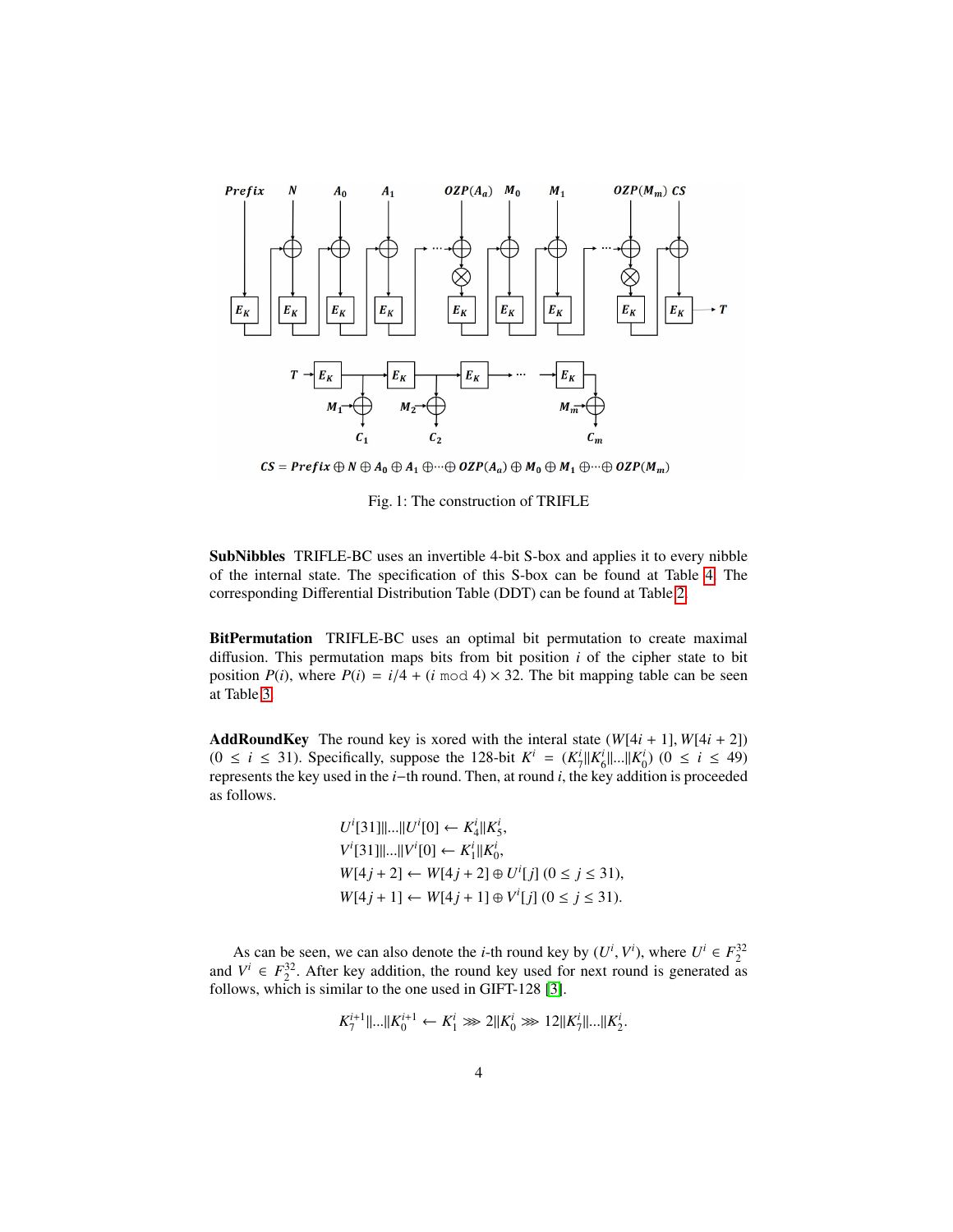<span id="page-4-0"></span>Table 2: DDT of S-box of TRIFLE-BC

| $\varDelta_{in}/\varDelta$ | 0                  |          |          |  |                               |  |  |  |          | 123456789abcdef |
|----------------------------|--------------------|----------|----------|--|-------------------------------|--|--|--|----------|-----------------|
| 0                          | 160000000000000000 |          |          |  |                               |  |  |  |          |                 |
| 1                          | 0                  | $\theta$ | $\theta$ |  | 0002220204220                 |  |  |  |          |                 |
| 2                          | 0                  |          | 2.0      |  | 0020004022220                 |  |  |  |          |                 |
| 3                          | 0                  |          |          |  | 2 2 0 2 2 0 4 0 2 0 2 0 0 0 0 |  |  |  |          |                 |
| 4                          | 0                  |          |          |  | 024000202220200               |  |  |  |          |                 |
| 5                          | 0                  |          |          |  | 000042202200202               |  |  |  |          |                 |
| 6                          | 0                  |          |          |  | 022200220200040               |  |  |  |          |                 |
| 7                          | 0                  |          |          |  | 022400002022002               |  |  |  |          |                 |
| 8                          | $\mathbf{\Omega}$  |          |          |  | 002224200020020               |  |  |  |          |                 |
| 9                          | 0                  |          |          |  | 220000020242200               |  |  |  |          |                 |
| a                          | 0                  |          |          |  | 002020000422022               |  |  |  |          |                 |
| b                          | 0                  |          |          |  | 240002002002202               |  |  |  |          |                 |
| $\mathbf{C}$               | 0                  |          |          |  | 200222020000420               |  |  |  |          |                 |
| d                          | 0                  |          |          |  | 402002020002022               |  |  |  |          |                 |
| e                          | 0                  | $\theta$ |          |  | 02202242000002                |  |  |  |          |                 |
| f                          | 0                  |          |          |  | 220220020200                  |  |  |  | $\theta$ | 4               |

Table 3: The TRIFLE-BC BitPermutation

<span id="page-4-1"></span>

| i    | 0   |     | 2   | 3   | 4   | 5   | 6   | 7   | 8              | 9   | 10  | 11  | 12  | 13  | 14  | 15  |
|------|-----|-----|-----|-----|-----|-----|-----|-----|----------------|-----|-----|-----|-----|-----|-----|-----|
| P(i) | 0   | 32  | 64  | 96  | 1   | 33  | 65  | 97  | $\overline{c}$ | 34  | 66  | 98  | 3   | 35  | 67  | 99  |
| i    | 16  | 17  | 18  | 19  | 20  | 21  | 22  | 23  | 24             | 25  | 26  | 27  | 28  | 29  | 30  | 31  |
| P(i) | 4   | 36  | 68  | 100 | 5   | 37  | 69  | 101 | 6              | 38  | 70  | 102 | 7   | 39  | 71  | 103 |
| i    | 32  | 33  | 34  | 35  | 36  | 37  | 38  | 39  | 40             | 41  | 42  | 43  | 44  | 45  | 46  | 47  |
| P(i) | 8   | 40  | 72  | 104 | 9   | 41  | 73  | 105 | 10             | 42  | 74  | 106 | 11  | 43  | 75  | 107 |
| i    | 48  | 49  | 50  | 51  | 52  | 53  | 54  | 55  | 56             | 57  | 58  | 59  | 60  | 61  | 62  | 63  |
| P(i) | 12  | 44  | 76  | 108 | 13  | 45  | 77  | 109 | 14             | 46  | 78  | 110 | 15  | 47  | 79  | 111 |
| i    | 64  | 65  | 66  | 67  | 68  | 69  | 70  | 71  | 72             | 73  | 74  | 75  | 76  | 77  | 78  | 79  |
| P(i) | 16  | 48  | 80  | 112 | 17  | 49  | 81  | 113 | 18             | 50  | 82  | 114 | 19  | 51  | 83  | 115 |
| i    | 80  | 81  | 82  | 83  | 84  | 85  | 86  | 87  | 88             | 89  | 90  | 91  | 92  | 93  | 94  | 95  |
| P(i) | 20  | 52  | 84  | 116 | 21  | 53  | 85  | 117 | 22             | 54  | 86  | 118 | 23  | 55  | 87  | 119 |
| i    | 96  | 97  | 98  | 99  | 100 | 101 | 102 | 103 | 104            | 105 | 106 | 107 | 108 | 109 | 110 | 111 |
| P(i) | 24  | 56  | 88  | 120 | 25  | 57  | 89  | 121 | 26             | 58  | 90  | 122 | 27  | 59  | 91  | 123 |
| i    | 112 | 113 | 114 | 115 | 116 | 117 | 118 | 119 | 120            | 121 | 122 | 123 | 124 | 125 | 126 | 127 |
| P(i) | 28  | 60  | 92  | 124 | 29  | 61  | 93  | 125 | 30             | 62  | 94  | 126 | 31  | 63  | 95  | 127 |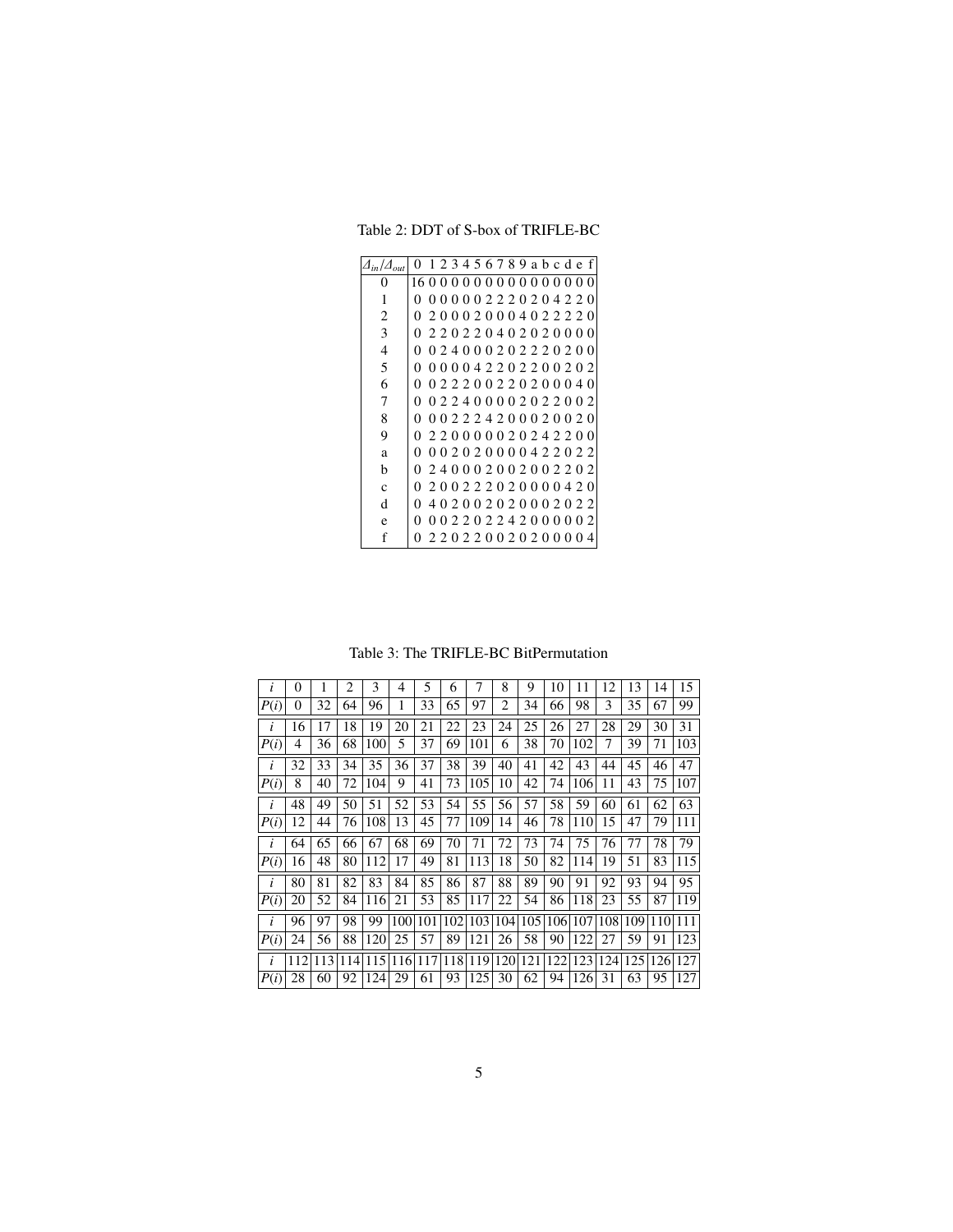AddRoundConst The 6-bit round constant is xored with the following 6 internal state bits: *W*[23], *W*[19], *W*[15], *W*[11], *W*[7] and *W*[3]. Besides, a constant bit 1 is added to in the most significant bit *W*[127]. The 6-bit round constant is generated with the same 6-bit affine LFSR used in SKINNY [\[5\]](#page-13-3).

Table 4: The S-box of TRIFLE-BC

<span id="page-5-1"></span>

| . . |  | $\sim$ |                          |  |   | u |  |  |  |
|-----|--|--------|--------------------------|--|---|---|--|--|--|
| . . |  |        | $\overline{\phantom{a}}$ |  | ı | u |  |  |  |

### 2.3 Security Claim of TRIFLE

The designers of TRIFLE make a security claim for TRIFLE under IND-CPA and INT-CTXT security mode, as shown in Table [5.](#page-5-2) The data complexity of the attack quantifies the online resource requirements, and includes the total number of blocks (among all messages and associated data) processed through the underlying block cipher for a fixed master key. Therefore, the data complexity of our forgery attack and key-recovery attack are both below  $2<sup>64</sup>$ . Note that the security claims are valid in nonce-misuse scenario as well.

<span id="page-5-2"></span>Table 5: Security claim of TRIFLE by the designers

|                 |                        | Security Mode Data Complexity Time Complexity |
|-----------------|------------------------|-----------------------------------------------|
| <b>IND-CPA</b>  | $\gamma$ <sup>64</sup> | $2^{128}$                                     |
| <b>INT-CTXT</b> | 264                    | 2128                                          |

# <span id="page-5-0"></span>3 1-Round Iterative Differential Characteristic of TRIFLE-BC

The 1-round iterative differential characteristic of TRIFLE-BC is found with an MILP method based on Sun et al's work [\[21\]](#page-14-12). Actually, even without such an MILP-based method, such a result can be obtained as well if taking a detailed look at the Differential Distribution Table (DDT) and the BitPermutation. The 1-round iterative differential characteristic  $\Delta W^i \to \Delta W^{i+1}$  is

 $\Delta W^i = 0 \times 0000$  0000 0000 0000 0000 0000 0000, ∆*W<sup>i</sup>*+<sup>1</sup> <sup>=</sup> 0x0000 0000 0000 0000 0000 0400 0000 0000,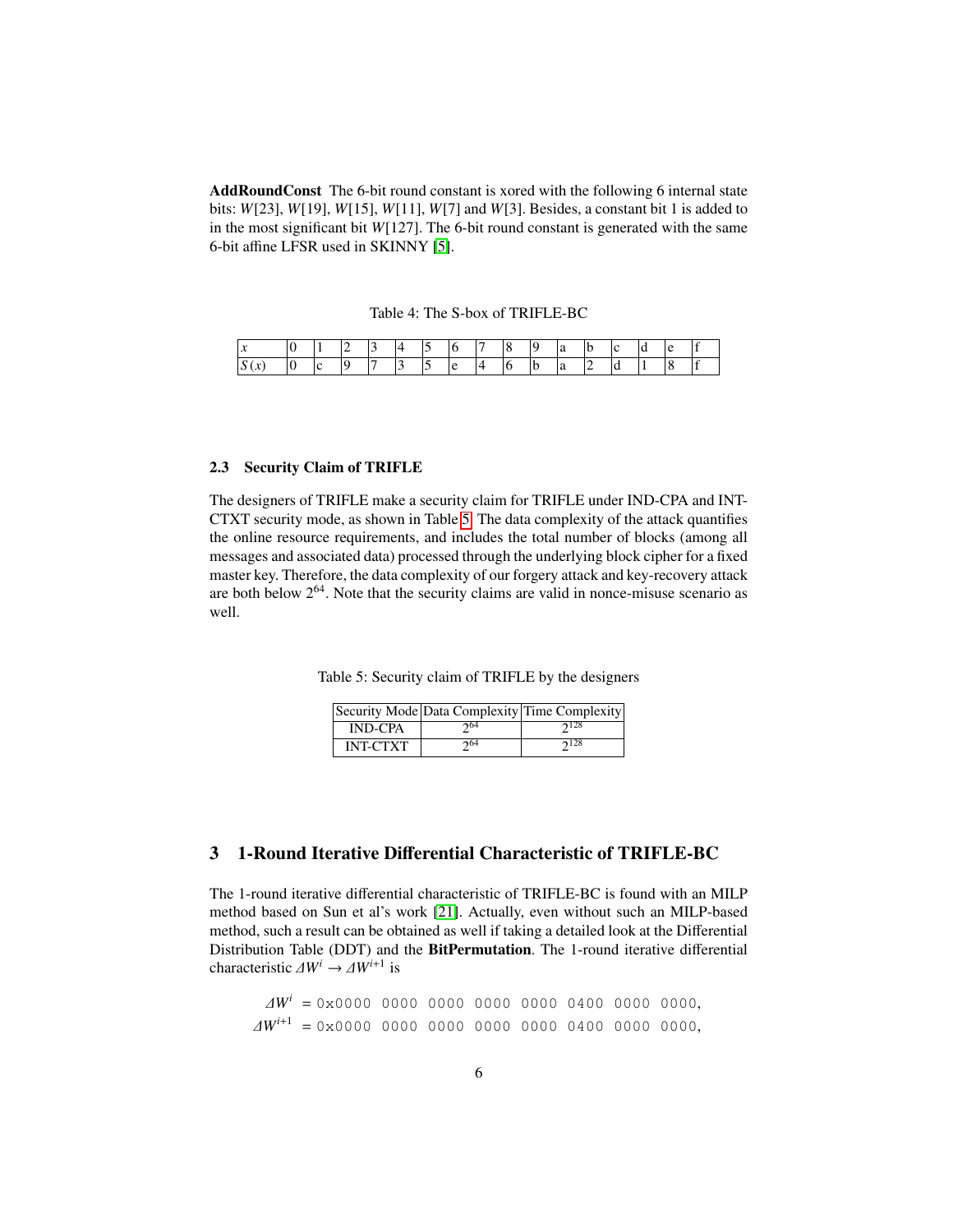which holds with probability of  $2^{-3}$ . An illustration can be seen in Fig. [2.](#page-6-1)

The correctness of this differential can be seen as follows. Based on DDT, the following difference propagation  $\Delta W^i \to \Delta W^i_s$  will hold with probability of  $2^{-3}$ .

$$
\Delta W^i = 0 \times 0000 \quad 0000 \quad 0000 \quad 0000 \quad 0000 \quad 0400 \quad 0000 \quad 0000,
$$
  

$$
\Delta W^i_s = 0 \times 0000 \quad 0000 \quad 0000 \quad 0000 \quad 0000 \quad 0200 \quad 0000 \quad 0000.
$$

As can be observed,  $\Delta W_s^i[41] = 1$  and  $\Delta W_s^i[j] = 0$  ( $0 \le j \le 127$ ,  $j \ne 41$ ). According to the definition of **RitPermutation** in Table 3, we have the definition of BitPermutation in Table [3,](#page-4-1) we have

$$
\Delta W_p^i[42] = \Delta W_s^i[41] = 1,
$$
  
 
$$
\Delta W_p^i[j] = 0 \ (0 \le j \le 127, j \ne 42).
$$

Consequently,

∆*W<sup>i</sup>*+<sup>1</sup> <sup>=</sup> ∆*W<sup>i</sup> <sup>p</sup>* <sup>=</sup> 0x0000 0000 0000 0000 0000 0400 0000 0000.

<span id="page-6-1"></span>

Fig. 2: The *s*-round iterative differential characteristic. The gray box represents the active s-box and the blue box represents the inactive s-box.

# <span id="page-6-0"></span>4 Application

With the 1-round iterative differential characteristic, we can mount distinguishing attack on reduced TRIFLE-BC, forgery attack on reduced TRIFLE and key-recovery attack on reduced TRIFLE. The details of the three attacks will be presented as follows.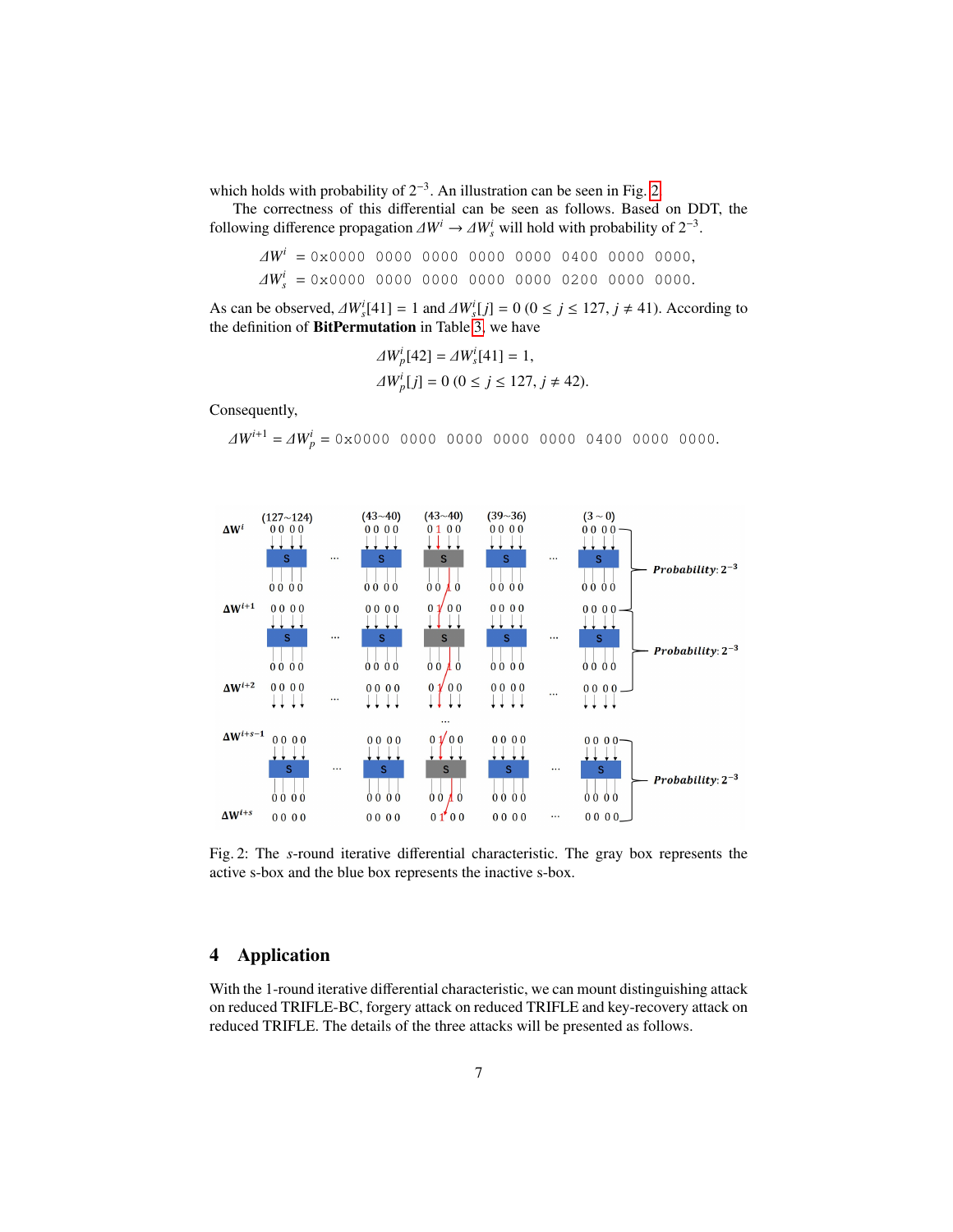### <span id="page-7-0"></span>4.1 Distinguishing Attack on Reduced TRIFLE-BC

Since there is a 1-round iterative differential characteristic holding with probability of 2 −3 , an intuitive way is to construct an *n*-round distinguisher holding with probability of 3<sup>-3n</sup>. Indeed, the distinguisher can be better. Instead of starting from the input difference  $\Delta$ <sup>*it*</sup> and ending at the output difference  $\Delta$ <sup>*it*</sup> for the *n*-round differential, where

$$
\Delta_{it} = 0 \times 0000 \quad 0000 \quad 0000 \quad 0000 \quad 0000 \quad 0400 \quad 0000 \quad 0000,
$$

we can start from the input difference  $\Lambda_{st}$  and end at the output difference  $\Lambda_{en}$  so that the difference propagation in the first round ( $\Delta_{st} \rightarrow \Delta_{it}$ ) and the last round ( $\Delta_{it} \rightarrow \Delta_{end}$ ) can hold with the highest probability. According to DDT, the choice for <sup>∆</sup>*st* and <sup>∆</sup>*en* is

$$
\Delta_{st} = 0 \times 0000 \quad 0000 \quad 0000 \quad 0000 \quad 0000 \quad 0 \text{b}00 \quad 0000 \quad 0000,
$$
  

$$
\Delta_{en} = 0 \times 0000 \quad 0000 \quad 0000 \quad 0000 \quad 0000 \quad 0400 \quad 0400.
$$

The reason is that both  $S (b \oplus x) \oplus S (x) = 2$  and  $S (4 \oplus x) \oplus S (x) = 3 (x \in F_2^4)$  hold with probability 2<sup>-2</sup>. In other words, for the *n*-round differential characteristic  $\Delta_{st} \to \Delta_{en}$ , the internetiate differential characteristic  $\Delta_{st} \to \Delta_{st}$  is located in the intermediate  $n = 2$  rounds iterative differential characteristic  $\Delta_{it}$  →  $\Delta_{it}$  is located in the intermediate *n* − 2 rounds. As a result, the *<sup>n</sup>*-round differential characteristic <sup>∆</sup>*st* <sup>→</sup> <sup>∆</sup>*en* will hold with probability of 22−3*<sup>n</sup>* . With such an *n*−round differential characteristic, we can mount distinguishing attack on *n*-round TRIFLE-BC with data complexity  $2^{3n-2}$  and time complexity  $2^{3n-2}$ . Thus, the distinguishing attack can reach up to 42 (out of 50) rounds of TRIFLE-BC.

Indeed, since there is no whitening key used in TRIFLE-BC, we can peel off the SubNibbles and BitPermutation operations in the first round. In other words, we start the distinguishing attack from the state  $W_p^0$ . In this way, we can increase the above distinguisher by one more round. Thus, we can mount distinguishing attack on  $(n + 1)$ round TRIFLE-BC with data complexity  $2^{3n-2}$  and time complexity  $2^{3n-2}$ . Thus, the distinguishing attack can reach up to 43 (out of 50) rounds of TRIFLE-BC, whose time complexity and data complexity are both  $2^{124}$ .

Remark The designers of TRIFLE [\[9\]](#page-14-13) have used the MILP method [\[21\]](#page-14-12) to find the best differential characteristics for up to 10 rounds and list their corresponding probability. The best differential characteristics for  $r$  (4  $\leq r \leq 10$ ) rounds all hold with probability of  $2^{2-3r}$ . In fact, according to the DDT, we can observe that all the difference transactions (1  $\rightarrow$  8, 2  $\rightarrow$  1, 4  $\rightarrow$  2, 8  $\rightarrow$  4) through an S-box hold with probability 2<sup>-3</sup>. Since the linear transform is only a bit permutation, one can always construct 128 such differential characteristics, where only one bit is active in the input of each round, thus explaining why the solver returns such a result. Among all of them, the one-round iterative differential characteristic is unique and can be easily utilized to mount forgery attack, as will be detailed below.

### <span id="page-7-1"></span>4.2 Forgery Attack on Reduced TRIFLE

The overview of our forgery attack on *n*-round TRIFLE is illustrated in Fig. [3,](#page-8-1) where

<sup>∆</sup>*it* <sup>=</sup> 0x0000 0000 0000 0000 0000 0400 0000 0000.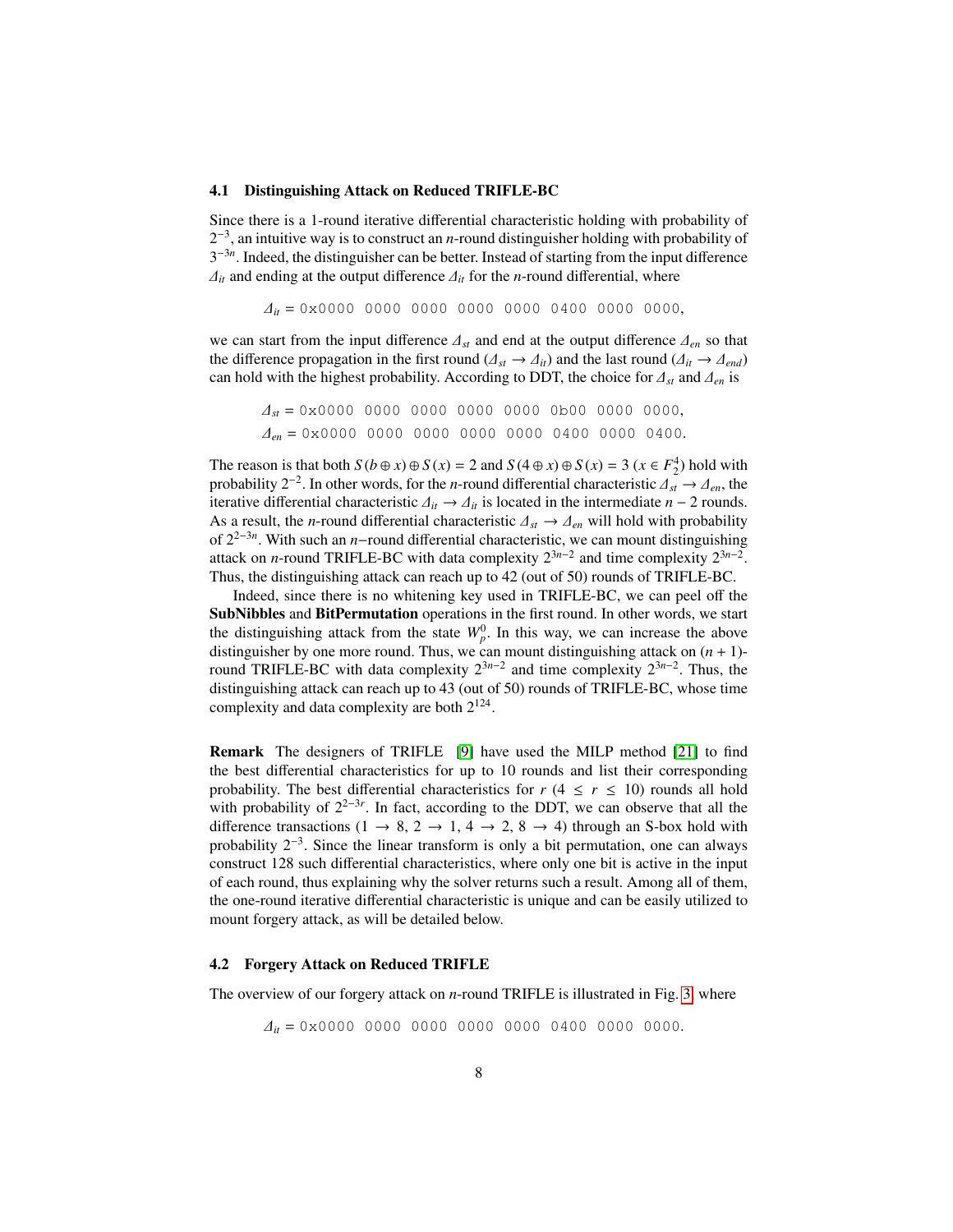Specifically, insert difference at the nonce  $N$  and the first associated data block  $A_0$  so that  $\Delta$ <sup>*N*</sup> =  $\Delta$ <sup>*it*</sup> and  $\Delta$ <sup>*A*<sub>0</sub></sub> =  $\Delta$ <sup>*it*</sup>. In this way,  $\Delta$ *CS* =  $\Delta$ <sup>*N*</sup> ⊕  $\Delta$ *A*<sub>0</sub> = 0. Then, if the output difference</sup> of the second block equals to ∆*it*, a collision of the tag *<sup>T</sup>* is found. Therefore, the success probability to mount the forgery attack on *n*-round TRIFLE is equal to the probability of the *n*-round differential characteristic  $\Delta_{it} \rightarrow \Delta_{it}$ , which holds with probability  $2^{-3n}$ .<br>The procedure of our forgery attack is as follows. Since the data complexity cannot The procedure of our forgery attack is as follows. Since the data complexity cannot exceed  $2^{64}$ , we set the message *M* empty.

- Step 1: The attacker randomly choose a nonce *N* and a 128-bit associated data *A*. Then, he sends an encryption query (*A*, *<sup>M</sup>*, *<sup>N</sup>*) and receives (*C*, *<sup>T</sup>*).
- Step 2: The attacker then sends an decryption query  $(A \oplus \Delta_{it}, C, T, N \oplus \Delta_{it})$ . If the decryption succeeds, a forgery is achieved. Otherwise, return Step 1 until the decryption succeeds.

Therefore, we can mount forgery attack on TRIFLE for up to 21 rounds. The corresponding data complexity and time complexity are both  $2^{63}$ . Note that a generic forgery attack on full TRIFLE will require 2<sup>64</sup> queries. Therefore, our forgery attack on 21 rounds of TRIFLE only slightly outperforms the generic attack. For forgery attack on smaller rounds  $r$  ( $1 \le r \le 20$ ), the data and time complexity are both  $2^{3r}$ . Since the designers claim that TRIFLE is a nonce misuse resistant primitive, the same nonce can be reused. Thus, we can efficiently construct a forgery under the same master key with only one query after the above forgery attack procedure succeeds. Specifically, once we know  $(A, M, N)$  and  $(A \oplus \Delta_{it}, M, N \oplus \Delta_{it})$  can generate the same tag *T*, where *M* is empty, we can randomly choose another value for *A'* and send an encryption query  $(A', M, N)$ <br>to receive  $(C', T')$ . Then, we can always know that  $(A' \oplus A, C', T', N \oplus A)$  is a valid to receive  $(C', T')$ . Then, we can always know that  $(A' \oplus \Delta_{it}, C', T', N \oplus \Delta_{it})$  is a valid forgery forgery.

<span id="page-8-1"></span>

Fig. 3: Overview of forgery attack

#### <span id="page-8-0"></span>4.3 Key-recovery Attack on Reduced TRIFLE

In this section, we present a key-recovery attack on reduced TRIFLE under the classical differential attack framework. Similarly, we firstly give an overview of our attack in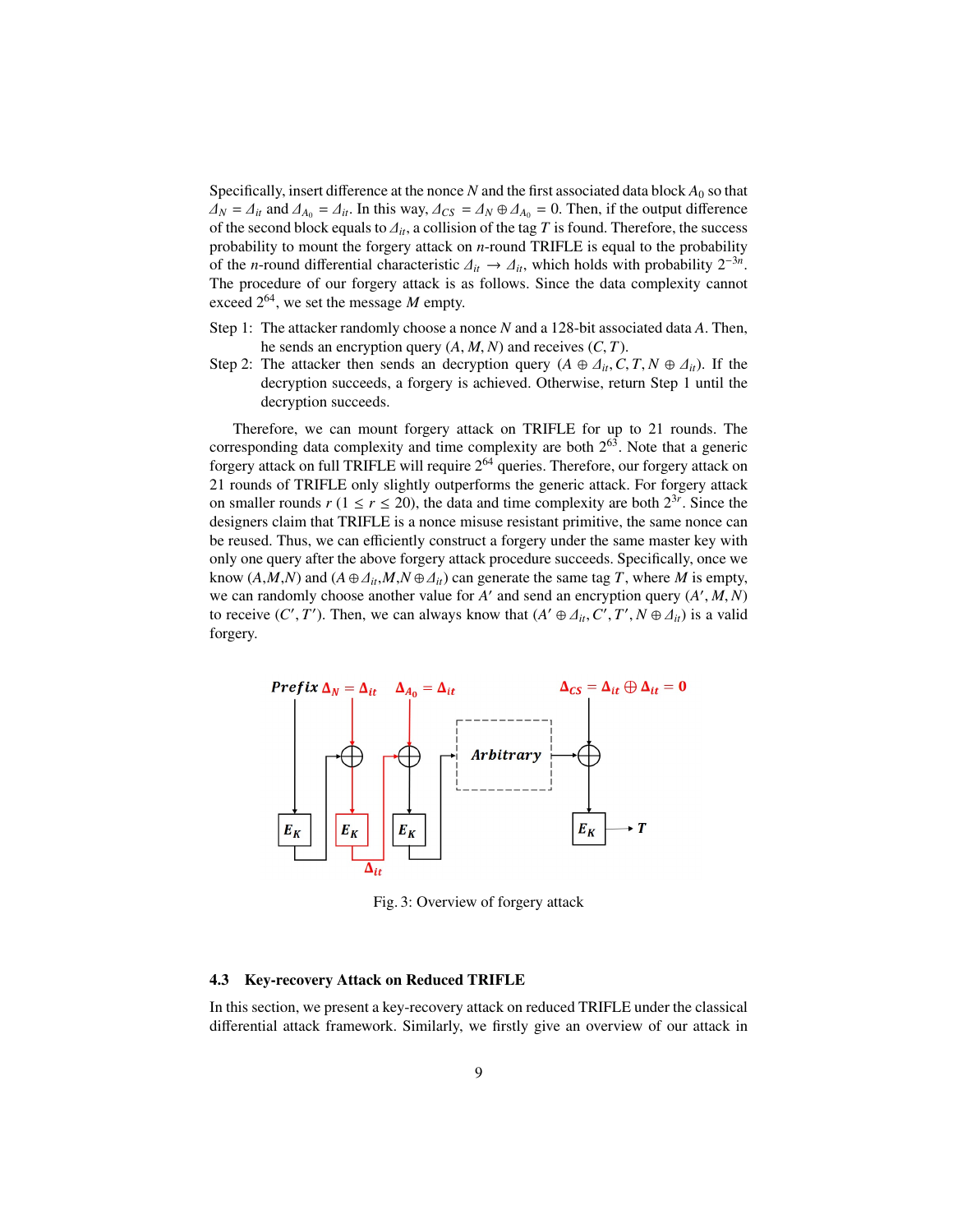Fig. [4.](#page-9-0) Different from the forgery attack, we expect there is difference in the input to the

<span id="page-9-0"></span>

Fig. 4: Overview of key-recovery attack

last block to generate the tag. Therefore, we set  $\Delta_N \neq \Delta_{it}$  so that  $\Delta_{CS} \neq 0$  and  $\Delta_T \neq 0$ . However, to make the best use of the iterative differential characteristic, we have to ensure that the 1-round differential characteristic  $\Delta_N \to \Delta_{it}$  and  $\Delta_N \oplus \Delta_{it} = \Delta_{CS} \to$  $\Delta_{it}$  is possible. Actually, similar case has been discussed in the distinguishing attack. According to DDT, we set the choice for <sup>∆</sup>*<sup>N</sup>* as

<sup>∆</sup>*<sup>N</sup>* <sup>=</sup> 0x0000 0000 0000 0000 0000 0f00 0000 0000.

Then,  $\Delta_{CS}$  will be

$$
\Delta_{CS} = 0 \times 0000 \quad 0000 \quad 0000 \quad 0000 \quad 0000 \quad 0 \text{b}00 \quad 0000 \quad 0000.
$$

In this way, the 1-round differential characteristic  $\Delta_N \to \Delta_{it}$  and  $\Delta_{CS} \to \Delta_{it}$  will hold with probability of  $2^{-3}$  and  $2^{-2}$  respectively.

Suppose the aim is to mount key-recovery attack on *r* rounds of TRIFLE. Then, at the last block to generate the tag, we guess the last two round keys  $(U^{r-1}, V^{r-1}, U^{r-2}, V^{r-2})$  and compute backward to observe the input difference of the two active S-boyes in the  $(r-2)$ -th round. In this case, the differential used for the keytwo active S-boxes in the (*r* − 2)-th round. In this case, the differential used for the keyrecovery attack is equivalent to a  $(2r - 2)$ -round differential  $(\Delta_N \rightarrow \Delta_{en})$ , as depicted in Fig. [5.](#page-10-0) The value of <sup>∆</sup>*en* is the same as defined in Section [4.2,](#page-7-1) as shown below.

$$
\Delta_{en} = 0 \times 0000 \quad 0000 \quad 0000 \quad 0000 \quad 0000 \quad 0400 \quad 0000 \quad 0400.
$$

Consequently, the equivalent  $(2r - 2)$ -round differential  $(\Delta_N \to \Delta_{en})$  will hold with probability of  $2^{2-3(2r-2)}$ . Since the data complexity cannot exceed  $2^{64}$ , *r* can be at most 11. In other words, to mount key-recovery attack on 11-round TRIFLE, we can use an equivalent 20-round iterative differential characteristic as a distinguisher, which holds with probability  $2^{-58}$ .

Now, we give a detailed description of the phase to recover the key with the equivalent 20-round differential ( $\Delta_N \to \Delta_{en}$ ). According to  $\Delta_{en}$ , we need to observe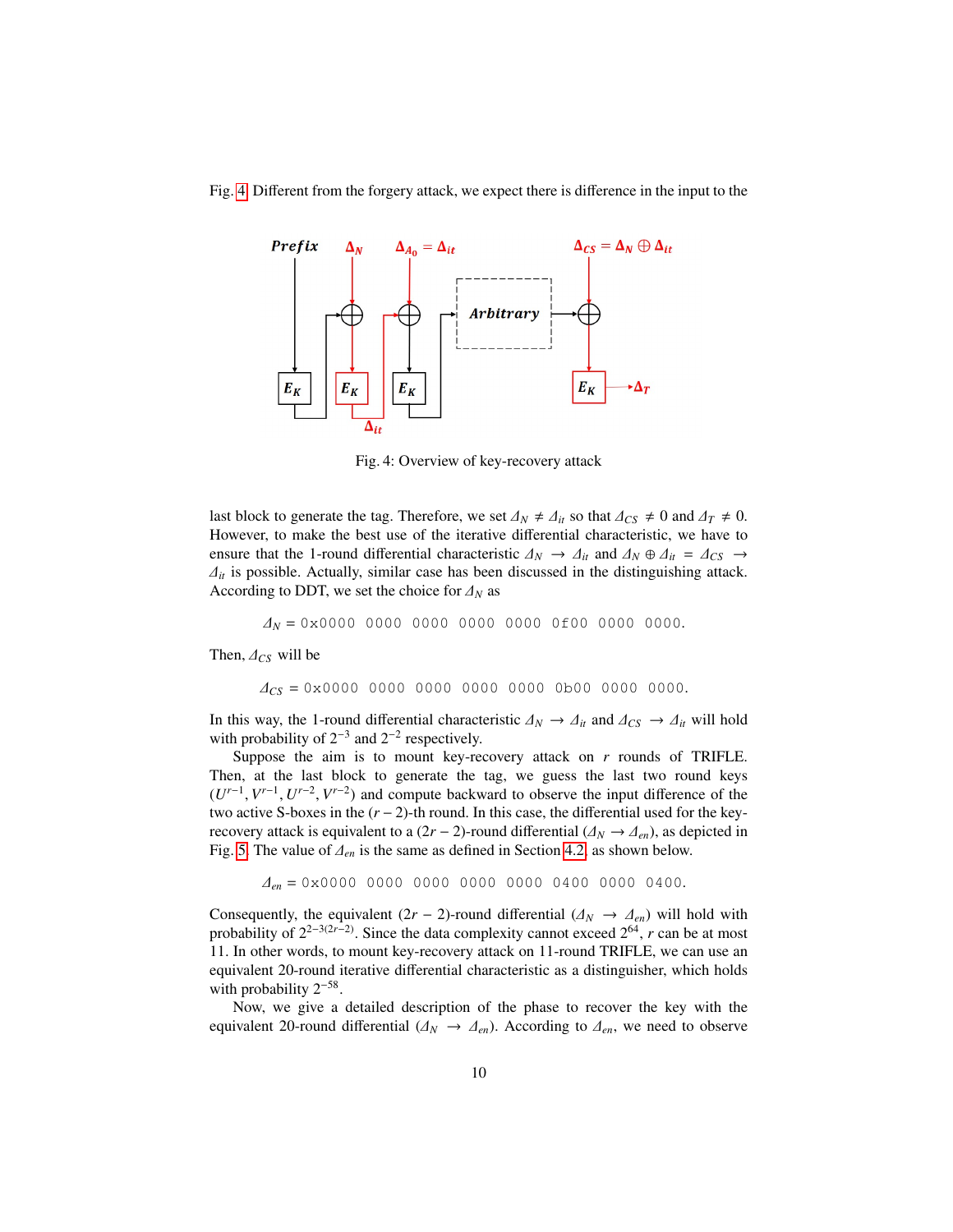<span id="page-10-0"></span>

Fig. 5: Presentation of the differential used for key-recovery attack

the difference  $\Delta W^9$ [43 ∼ 40] and  $\Delta W^9$ [11 ∼ 8]. Before stating the procedure to recover the key we firstly explain which bits of the last two round key should be guessed. An the key, we firstly explain which bits of the last two round key should be guessed. An illustration is given in Fig [6](#page-11-0) and a detailed description is given below.

- − To compute  $W^9[43 \sim 40]$ , we need to know  $(W^9_p[106], W^9_p[74], W^9_p[42], W^9_p[10])$ , which requires the knowledge of  $(U^9[26], U^9[18], U^9[10], U^9[2])$ .
- $-$  To compute (*W*<sup>10</sup>[106],*W*<sup>10</sup>[74],*W*<sup>10</sup>[42],*W*<sup>10</sup>[10]), we need to know *W*<sub>p</sub><sup>10</sup>[*i*], where

*i* ∈ {122, 90, 58, 26, 114, 82, 50, 18, 106, 74, 42, 10, 98, 66, 34, 2}.

Thus, we need to guess  $U^{10}[j]$ , where

*j* ∈ {30, 22, 14, 6, 28, 20, 12, 4, 26, 18, 10, 2, 24, 16, 8, 0}.

- − To compute  $W^9[11 \sim 8]$ , we need to know  $(W^9_p[98], W^9_p[66], W^9_p[34], W^9_p[2])$ , which requires the knowledge of  $(U^9[24], U^9[16], U^9[8], U^9[0])$ .
- To compute  $(W^{10}[98], W^{10}[66], W^{10}[34], W^{10}[2])$ , we need to know  $W^{10}_{p}[i]$ , where

*i* ∈ {120, 88, 56, 24, 112, 80, 48, 16, 104, 72, 40, 8, 96, 64, 32, 0}.

According to the definition of AddRoundKey, all the above 16 bits can be directly deduced from the value of tag. This is because that only partial bits of the internal states are xored with the round key.

As can be seen from the above explanation, we need to guess  $16 + 8 = 24$  key bits in total in order to observe the difference  $\Delta W^9$ [43 ∼ 40] and  $\Delta W^9$ [11 ∼ 8]. Now, we give the complete procedure to recover the key as follows give the complete procedure to recover the key as follows.

Step 1: Data Collection. The attacker randomly chooses a nonce *N* and a 128-bit associated *A* and an empty message *M*. Then, he sends an encryption query  $(A, M, N)$  and receives  $(C, T)$ . Then, he choose a new nonce  $N' = N \oplus \Delta_N$  and a new 128-bit associated  $A' = A \oplus \Delta$ , and an empty message M. Then he sends new 128-bit associated  $A' = A \oplus \Delta_{it}$  and an empty message *M*. Then, he sends<br>an encryption query (A' *M N'*) and receives (C' T'). He repeats this step  $2^{t_0}$ an encryption query  $(A', M, N')$  and receives  $(C', T')$ . He repeats this step  $2^{t_0}$ <br>times so as to obtain  $2^{t_1}$  valid pairs  $(T, T')$  for key recovery phase. A valid pair times so as to obtain  $2^{t_1}$  valid pairs  $(T, T')$  for key recovery phase. A valid pair  $(T, T')$  should satisfy that some bits of  $\Delta_T = T \oplus T'$  are zero, i.e.,  $\Delta_T[j]$  should be zero, where be zero, where

> $\Bigg\{$  $\overline{\mathcal{L}}$  $0 ≤ j ≤ 127$  $j \notin \{122, 90, 58, 26, 114, 82, 50, 18, 106, 74, 42, 10, 98, 66, 34, 2\}$ <br> $j \notin \{120, 88, 56, 24, 112, 80, 48, 16, 104, 72, 40, 8, 96, 64, 32, 0\}$ *j* ∉ {120, 88, 56, 24, 112, 80, 48, 16, 104, 72, 40, 8, 96, 64, 32, 0}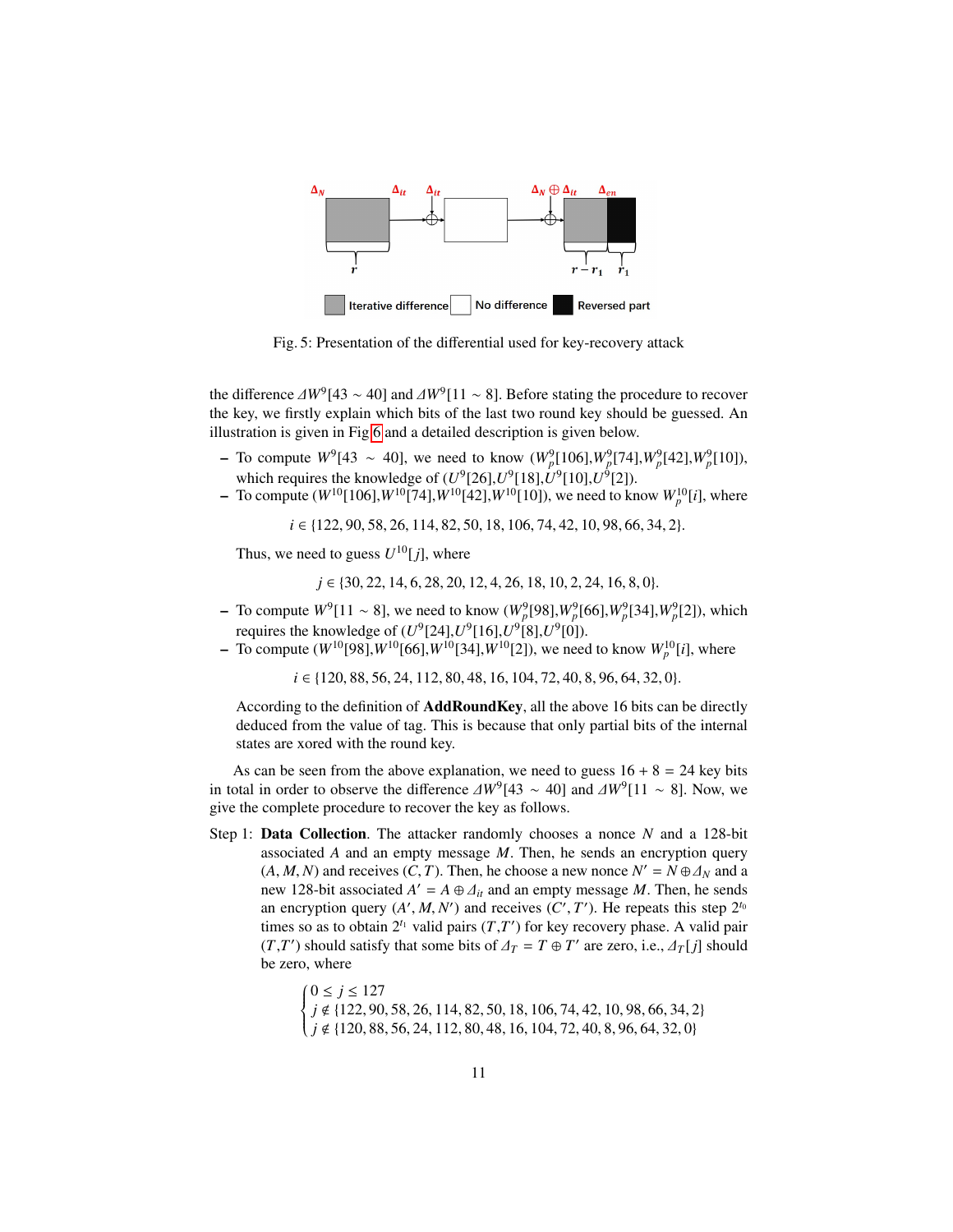<span id="page-11-0"></span>

Fig. 6: To-be-guessed key bits in the last two rounds

Besides, since  $W^{10}[i]$  are computable without knowing the key information, where

*i* ∈ {120, 88, 56, 24, 112, 80, 48, 16, 104, 72, 40, 8, 96, 64, 32, 0},

we need to check whether the difference  $\Delta W^{10}$  is valid for the obtained  $(T, T')$ ,<br>i.e., among the above 16 bits, only  $W^{10}[981]$   $W^{10}[66]$   $W^{10}[34]$  and  $W^{10}[3]$  are i.e., among the above 16 bits, only  $W^{10}[98]$ ,  $W^{10}[66]$ ,  $W^{10}[34]$  and  $W^{10}[2]$  are allowed to have difference.

- Step 2: Key-Recovery. The attacker initialize an array CNT of size  $2^{24}$  with zero. Each row number of the array represents one possible value of the 24 to-be-guessed key bits. For the collected  $2^{t_1}$  valid pairs  $(T, T')$ , the attacker guess the round key as follows key as follows.
	- Step 2.1: Independently guess the value of  $(U^{10}[30], U^{10}[22], U^{10}[14], U^{10}[6])$ ,  $(U^{10}[28], U^{10}[20], U^{10}[12], U^{10}[4]), (U^{10}[26], U^{10}[18], U^{10}[10], U^{2}[4])$ and  $(U^{10}[24], U^{10}[16], U^{10}[8], U^{10}[0])$  and independently check whether the difference of *W*<sup>10</sup>[107 ∼ 104],  $\hat{W}^{10}[74 \sim 72]$ ,  $W^{10}[43 \sim 40]$  and *W*<sup>10</sup>[11 ∼ 8] are valid difference, i.e., only *W*<sup>10</sup>[106], *W*<sup>10</sup>[74], *W*<sup>10</sup>[42] and  $W^{10}[10]$  are allowed to have difference. If they are, record the corresponding guess. After this step, the attacker is expected to obtain about  $2^4$  possible values for the 16 guessed key bits of  $U^{10}$ . The time complexity of this step is  $4 \times 2^4 = 2^6$ . For each of the obtained possible values, the attacker carries out Step 2.2.
	- Step 2.2: The attacker independently guess the value of  $U^9[i]$  ( $i \in \{26, 18, 10, 2\}$ )<br>and  $U^9[i]$  ( $i \in \{24, 16, 8, 0\}$ ) Then, if the guessed value for  $U^9[i]$ and  $U^9[i]$  (*i*  $\in$  {24, 16, 8, 0}). Then, if the guessed value for  $U^9[i]$ <br>(*i*  $\in$  12, 13, 10, 2)) and  $U^9[i]$  (*i*  $\in$  124, 16, 8, 0)) can make  $W^9$  equal  $(i \in \{26, 18, 10, 2\})$  and  $U^9[i]$  ( $i \in \{24, 16, 8, 0\}$ ) can make  $W^9$  equal to  $A$  the attacker accordingly increase the element by 1 in the row to ∆*en*, the attacker accordingly increase the element by 1 in the row of CNT while represents the corresponding guessed value for the 24 to-be-guessed key bits.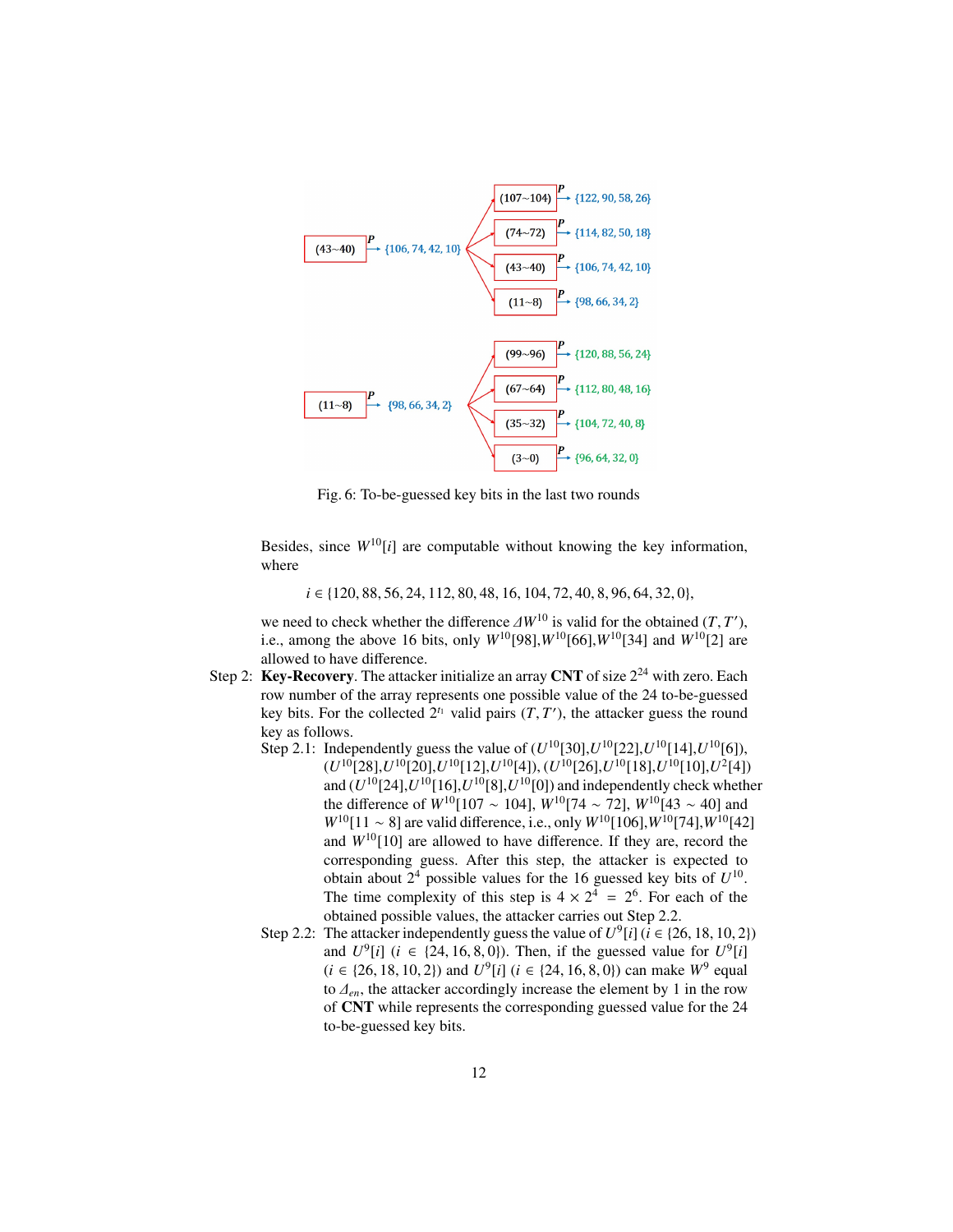Step 3: **Determine.** After all valid pairs  $(T, T')$  are used, check the array CNT. It is expected that the correct guess for the 24 to-be-guessed key bits will correspond expected that the correct guess for the 24 to-be-guessed key bits will correspond to a row with maximum value.

Since the equivalent 20-round differential holds with probability  $2^{-58}$  and the data complexity cannot exceed  $2^{64}$ , we choose  $2^{62}$  randomly values for  $(A, N)$  and expect to obtain  $2^4$  valid pairs  $(T, T')$  so that we can further confirm the correctness of the value<br>for 24 to-be-guessed key bits. In this way, we can recover 24 bits of the key with time for 24 to-be-guessed key bits. In this way, we can recover 24 bits of the key with time complexity and data complexity  $2^{63}$ . The remaining 104 key bits can be guessed by brute force at the offline phase based on the key scheduling algorithm of TRIFLE-BC. Thus, the time complexity and data complexity of the key-recovery attack on 11-round TRIFLE are  $2^{104}$  and  $2^{63}$  respectively.

Key-Recovery Attack on TRIFLE-BC It is also interesting to investigate the keyrecovery attack on TRIFLE-BC to help further understand the security of TRIFLE-BC, even though such an attack cannot work for real TRIFLE. Indeed the above keyrecovery strategy can be completely applied to TRIFLE-BC trivially. Thus, we are able to mount key-recovery attack on TRIFLE-BC for up to 42+2=44 rounds by using the 42-round differential that holds with probability of  $2^{-121}$ . We reduce the number of rounds of the distinguisher in Section [4.1](#page-7-0) so that it can increase our confidence of the correctness of this attack. Similarly, we prepare  $2^{121+4} = 2^{125}$  pairs of plaintext so that there are  $2<sup>4</sup>$  valid ciphertext pairs for usage. Therefore, the total complexity of this keyrecovery attack is dominated by the data collection phase, which requires  $2^{126}$  plaintexts and  $2^{126}$  time. We believe that such a key-recovery attack can be improved.

### 4.4 Experiments

To make the above theoretical results more convincing, we list a forgery (collision) for 10-round TRIFLE as following to demonstrate the correctness of the iterative differential characteristic. It is found with the reference implementation of TRIFLE [\[9\]](#page-14-13). To make the output in the implementation consistent with this paper, we changed the output format from the little-endian format to big-endian format.

- *<sup>K</sup>* <sup>=</sup> 0x0a0a061117090f121b011a08030e0802,
- *<sup>N</sup>* <sup>=</sup> 0x1b050b100d130a060919000415190e19,
- *<sup>A</sup>* <sup>=</sup> 0x061e1a0c040104100202161a1b021a09,
- $M =$  Empty string,
- $T = 0x28f a 5821b f 3278167a ca a 1b8f 6de 4603.$

 $N \oplus \Delta_{it} = 0 \times 100500100d130a060919040415190e19,$ 

- $A \oplus \Delta_{it} = 0 \times 061e1a0c040104100202121a1b021a09,$ 
	- $M =$  Empty string,
	- $T = 0x28f a 5821b f 3278167a ca a 1b8f 6de 4603.$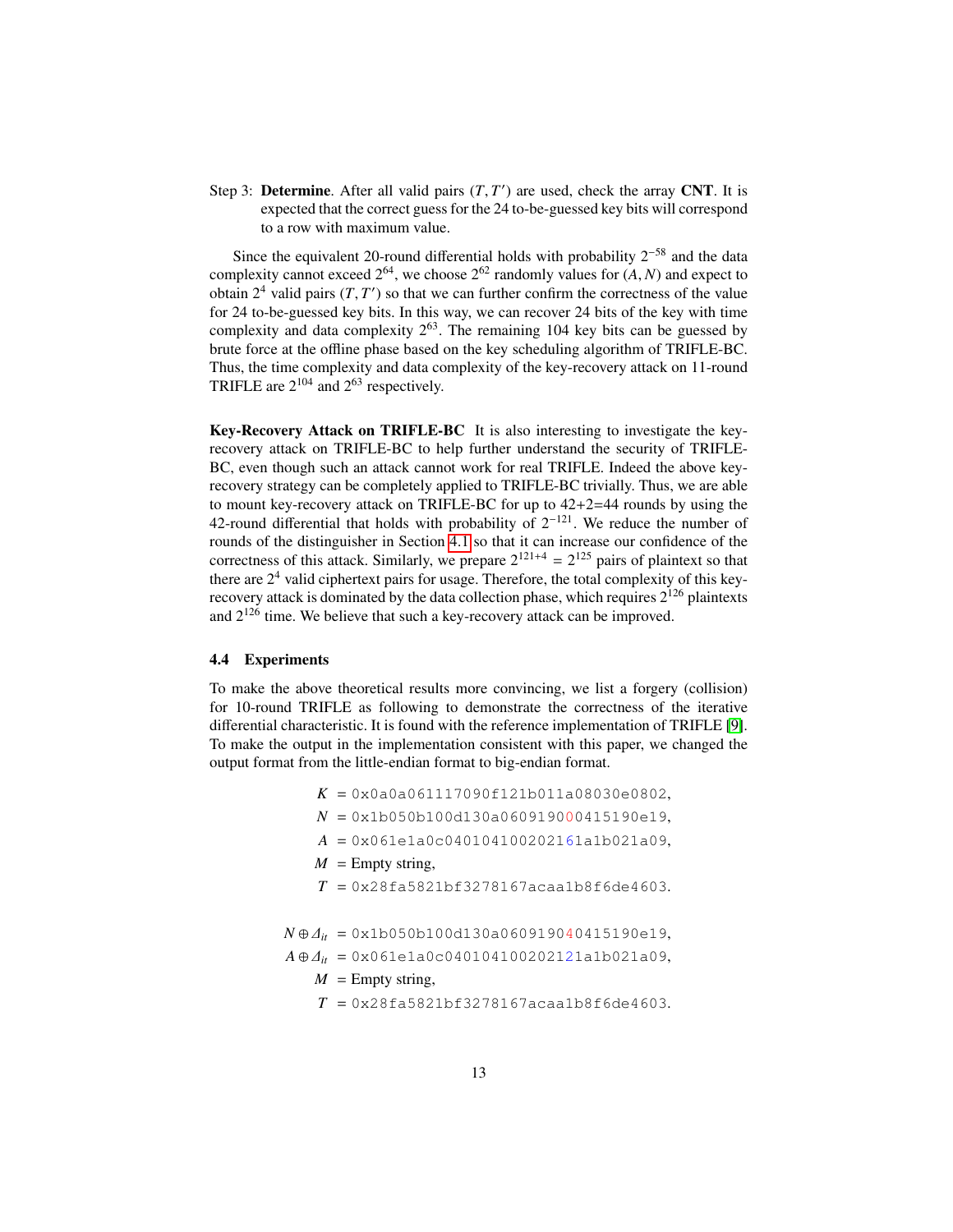# <span id="page-13-6"></span>5 Conclusion

Although the designers claim that linear transform in TRIFLE-BC can provide sufficient diffusion, we can still find an iterative differential characteristic with hamming weight 1 by taking into account the combination of S-box and linear transform. With such a low-hamming-weight iterative differential characteristic, we can mount distinguishing attack on TRIFLE-BC for up to 43 rounds, forgery attack on TRIFLE for up to 21 rounds and key-recovery attack on TRIFLE for up to 11 rounds. We hope our result can help further understand the security of TRIFLE.

Acknowledgement We thank the anonymous reviewers of SAC 2019 and the TRIFLE team for their comments. According to the discussion with TRIFLE team, they are aware of such 1-1 differential transaction and therefore make such a transaction through an S-box hold with probability  $2^{-3}$  rather than  $2^{-2}$ . Fukang Liu is supported by Invitation Programs for Foreigner-based Researchers of the National Institute of Information and Communications Technology (NICT). Takanori Isobe is supported by Grant-in-Aid for Scientific Research (B) (KAKENHI 19H02141) for Japan Society for the Promotion of Science.

## References

- <span id="page-13-4"></span>1. Roberto Avanzi. The QARMA block cipher family. almost MDS matrices over rings with zero divisors, nearly symmetric even-mansour constructions with non-involutory central rounds, and search heuristics for low-latency s-boxes. *IACR Trans. Symmetric Cryptol.*, 2017(1):4–44, 2017.
- <span id="page-13-2"></span>2. Subhadeep Banik, Andrey Bogdanov, Takanori Isobe, Kyoji Shibutani, Harunaga Hiwatari, Toru Akishita, and Francesco Regazzoni. Midori: A block cipher for low energy. In *Advances in Cryptology - ASIACRYPT 2015 - 21st International Conference on the Theory and Application of Cryptology and Information Security, Auckland, New Zealand, November 29 - December 3, 2015, Proceedings, Part II*, pages 411–436, 2015.
- <span id="page-13-7"></span>3. Subhadeep Banik, Sumit Kumar Pandey, Thomas Peyrin, Yu Sasaki, Siang Meng Sim, and Yosuke Todo. GIFT: A small present - towards reaching the limit of lightweight encryption. In *Cryptographic Hardware and Embedded Systems - CHES 2017 - 19th International Conference, Taipei, Taiwan, September 25-28, 2017, Proceedings*, pages 321–345, 2017.
- <span id="page-13-1"></span>4. Ray Beaulieu, Douglas Shors, Jason Smith, Stefan Treatman-Clark, Bryan Weeks, and Louis Wingers. SIMON and SPECK: block ciphers for the internet of things. *IACR Cryptology ePrint Archive*, 2015:585, 2015.
- <span id="page-13-3"></span>5. Christof Beierle, Jérémy Jean, Stefan Kölbl, Gregor Leander, Amir Moradi, Thomas Peyrin, Yu Sasaki, Pascal Sasdrich, and Siang Meng Sim. The SKINNY family of block ciphers and its low-latency variant MANTIS. In *Advances in Cryptology - CRYPTO 2016 - 36th Annual International Cryptology Conference, Santa Barbara, CA, USA, August 14-18, 2016, Proceedings, Part II*, pages 123–153, 2016.
- <span id="page-13-5"></span>6. Eli Biham and Adi Shamir. Differential cryptanalysis of DES-like cryptosystems. In *Advances in Cryptology - CRYPTO '90, 10th Annual International Cryptology Conference, Santa Barbara, California, USA, August 11-15, 1990, Proceedings*, pages 2–21, 1990.
- <span id="page-13-0"></span>7. Andrey Bogdanov, Lars R. Knudsen, Gregor Leander, Christof Paar, Axel Poschmann, Matthew J. B. Robshaw, Yannick Seurin, and C. Vikkelsoe. PRESENT: an ultra-lightweight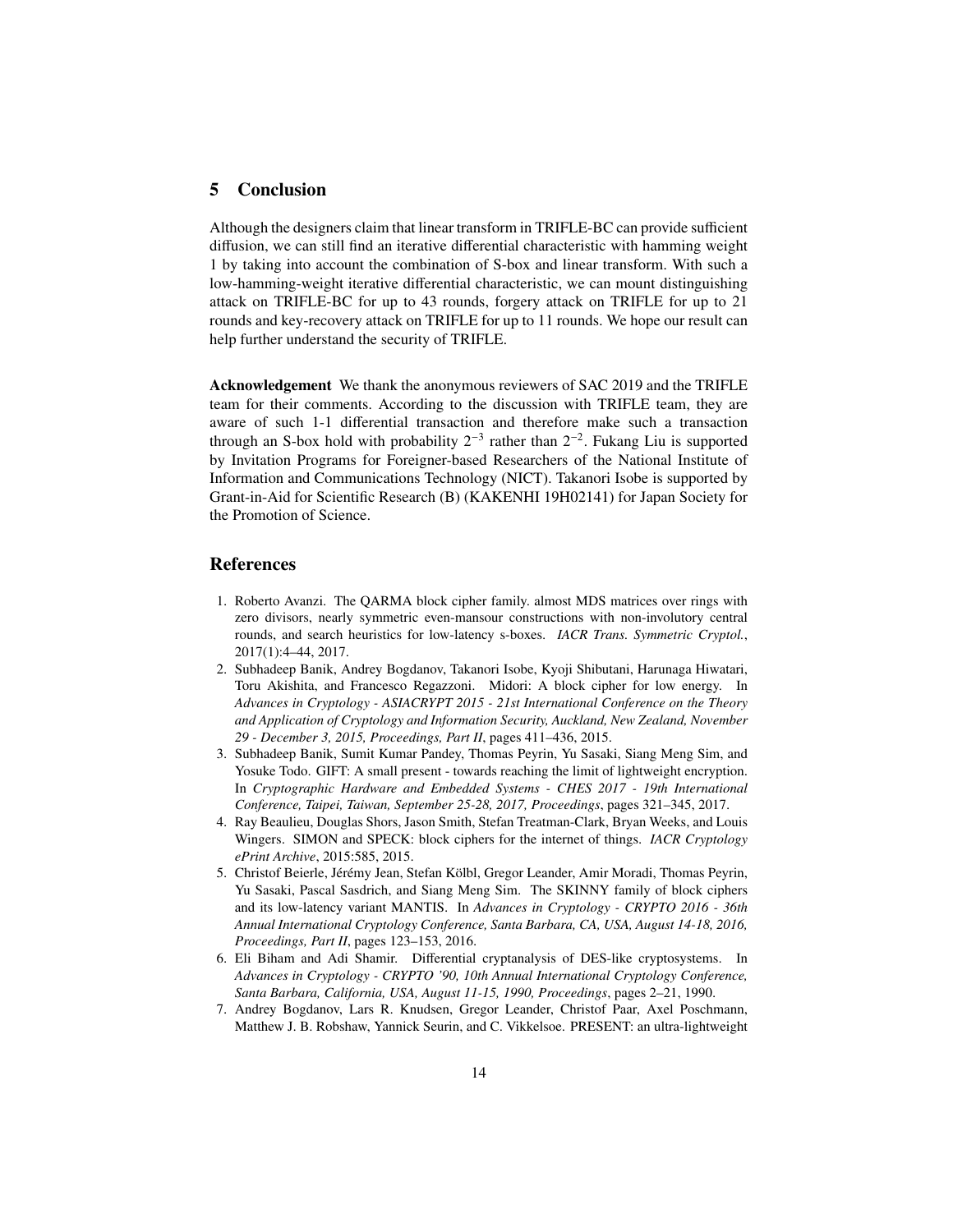block cipher. In *Cryptographic Hardware and Embedded Systems - CHES 2007, 9th International Workshop, Vienna, Austria, September 10-13, 2007, Proceedings*, pages 450– 466, 2007.

- <span id="page-14-0"></span>8. Christophe De Canniere, Orr Dunkelman, and Miroslav Knezevic. KATAN and KTANTAN - ` A family of small and efficient hardware-oriented block ciphers. In *Cryptographic Hardware and Embedded Systems - CHES 2009, 11th International Workshop, Lausanne, Switzerland, September 6-9, 2009, Proceedings*, pages 272–288, 2009.
- <span id="page-14-13"></span>9. Nilanjan Datta, Ashrujit Ghoshal, Debdeep Mukhopadhyay, Sikhar Patranabis, Stjepan Picek, and Rajat Sadhukhan. TRIFLE, 2019. [https://csrc.nist.gov/Projects/](https://csrc.nist.gov/Projects/Lightweight-Cryptography/Round-1-Candidates) [Lightweight-Cryptography/Round-1-Candidates](https://csrc.nist.gov/Projects/Lightweight-Cryptography/Round-1-Candidates).
- <span id="page-14-9"></span>10. Itai Dinur and Adi Shamir. Cube attacks on tweakable black box polynomials. In *Advances in Cryptology - EUROCRYPT 2009, 28th Annual International Conference on the Theory and Applications of Cryptographic Techniques, Cologne, Germany, April 26-30, 2009. Proceedings*, pages 278–299, 2009.
- <span id="page-14-6"></span>11. Maria Eichlseder, Daniel Kales, and Markus Schofnegger. Forgery attacks on FlexAE and FlexAEAD. Cryptology ePrint Archive, Report 2019/679, 2019. [https://eprint.](https://eprint.iacr.org/2019/679) [iacr.org/2019/679](https://eprint.iacr.org/2019/679).
- <span id="page-14-2"></span>12. Jian Guo, Thomas Peyrin, and Axel Poschmann. The PHOTON family of lightweight hash functions. In *Advances in Cryptology - CRYPTO 2011 - 31st Annual Cryptology Conference, Santa Barbara, CA, USA, August 14-18, 2011. Proceedings*, pages 222–239, 2011.
- <span id="page-14-5"></span>13. Mustafa Khairallah. Forgery attack on SNEIKEN. Cryptology ePrint Archive, Report 2019/408, 2019. <https://eprint.iacr.org/2019/408>.
- <span id="page-14-8"></span>14. Lars R. Knudsen and David A. Wagner. Integral cryptanalysis. In *Fast Software Encryption, 9th International Workshop, FSE 2002, Leuven, Belgium, February 4-6, 2002, Revised Papers*, pages 112–127, 2002.
- <span id="page-14-7"></span>15. Mitsuru Matsui. Linear cryptanalysis method for DES cipher. In *Advances in Cryptology - EUROCRYPT '93, Workshop on the Theory and Application of of Cryptographic Techniques, Lofthus, Norway, May 23-27, 1993, Proceedings*, pages 386–397, 1993.
- <span id="page-14-3"></span>16. Vasily Mikhalev, Frederik Armknecht, and Christian Müller. On ciphers that continuously access the non-volatile key. *IACR Trans. Symmetric Cryptol.*, 2016(2):52–79, 2016.
- <span id="page-14-10"></span>17. Nicky Mouha, Qingju Wang, Dawu Gu, and Bart Preneel. Differential and linear cryptanalysis using mixed-integer linear programming. In *Information Security and Cryptology - 7th International Conference, Inscrypt 2011, Beijing, China, November 30 - December 3, 2011. Revised Selected Papers*, pages 57–76, 2011.
- <span id="page-14-4"></span>18. Léo Perrin. Probability 1 iterated differential in the SNEIK permutation. Cryptology ePrint Archive, Report 2019/374, 2019. <https://eprint.iacr.org/2019/374>.
- <span id="page-14-11"></span>19. Yu Sasaki and Yosuke Todo. New impossible differential search tool from design and cryptanalysis aspects - revealing structural properties of several ciphers. In *Advances in Cryptology - EUROCRYPT 2017 - 36th Annual International Conference on the Theory and Applications of Cryptographic Techniques, Paris, France, April 30 - May 4, 2017, Proceedings, Part III*, pages 185–215, 2017.
- <span id="page-14-1"></span>20. Kyoji Shibutani, Takanori Isobe, Harunaga Hiwatari, Atsushi Mitsuda, Toru Akishita, and Taizo Shirai. Piccolo: An ultra-lightweight blockcipher. In *Cryptographic Hardware and Embedded Systems - CHES 2011 - 13th International Workshop, Nara, Japan, September 28 - October 1, 2011. Proceedings*, pages 342–357, 2011.
- <span id="page-14-12"></span>21. Siwei Sun, Lei Hu, Peng Wang, Kexin Qiao, Xiaoshuang Ma, and Ling Song. Automatic security evaluation and (related-key) differential characteristic search: Application to SIMON, PRESENT, LBlock, DES(L) and other bit-oriented block ciphers. In *Advances in Cryptology - ASIACRYPT 2014 - 20th International Conference on the Theory and Application of Cryptology and Information Security, Kaoshiung, Taiwan, R.O.C., December 7-11, 2014. Proceedings, Part I*, pages 158–178, 2014.